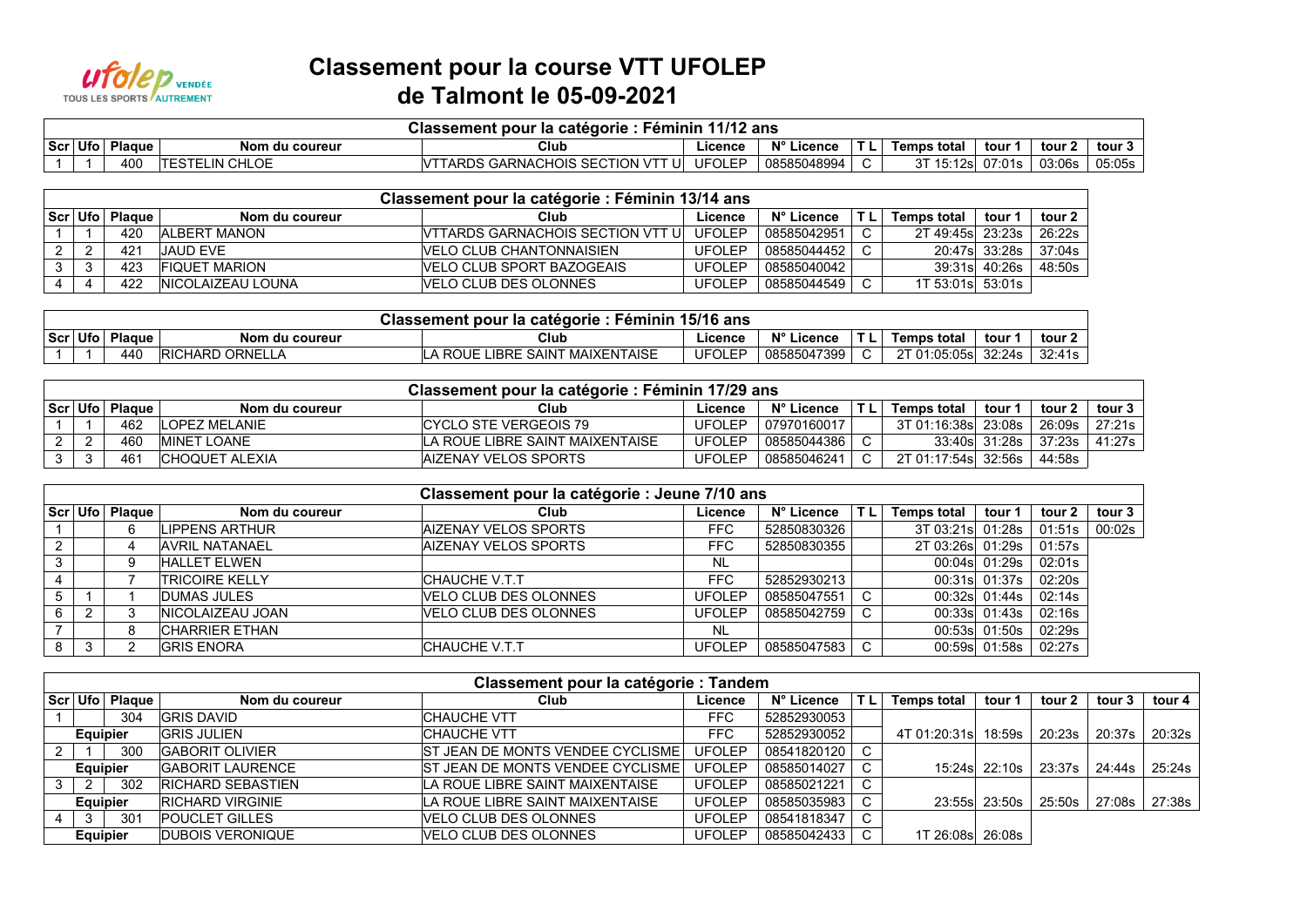|    | Classement pour la catégorie : Masculin 11/12 ans |               |                           |                                  |               |             |     |                    |        |        |        |  |  |
|----|---------------------------------------------------|---------------|---------------------------|----------------------------------|---------------|-------------|-----|--------------------|--------|--------|--------|--|--|
|    | Scr Ufo                                           | <b>Plaque</b> | Nom du coureur            | Club                             | Licence       | N° Licence  | T L | <b>Temps total</b> | tour 1 | tour 2 | tour 3 |  |  |
|    |                                                   | 34            | <b>BEGUE TIM</b>          | LA ROCHE VENDEE CYCLISME         | <b>FFC</b>    | 52850640798 |     | 3T 11:12sl         | 03:25s | 03:52s | 03:55s |  |  |
| 2  |                                                   | 29            | <b>GUERMOND MATHIS</b>    | ICHAUCHE V.T.T                   | <b>UFOLEP</b> | 08585048791 | C.  | 00:41s             | 03:25s | 04:25s | 04:03s |  |  |
| 3  |                                                   | 40            | <b>MICHEL FABIAN</b>      | AIZENAY VELOS SPORTS             | <b>FFC</b>    | 52850830344 |     | 01:07sl            | 06:25s | 01:40s | 04:14s |  |  |
|    |                                                   | 39            | LANDRY ELI                | <b>VELO CLUB MONTAIGU</b>        | <b>FFC</b>    | 52850520238 |     | 01:47s             | 06:29s | 02:12s | 04:18s |  |  |
| 5  |                                                   | 41            | PRIEUR LUKA               | AIZENAY VELOS SPORTS             | <b>FFC</b>    | 52850830272 |     | 01:59s             | 06:31s | 02:12s | 04:28s |  |  |
| 6  |                                                   | 36            | <b>GUILLET MAEL</b>       | AIZENAY VELOS SPORTS             | <b>FFC</b>    | 52850830325 |     | 02:05s             | 06:14s | 02:24s | 04:39s |  |  |
|    | 2                                                 | 25            | <b>BLANCHARD THIBAULT</b> | LA ROCHE VENDEE CYCLISME         | <b>UFOLEP</b> | 08585043134 | C.  | 02:14s             | 06:13s | 02:37s | 04:36s |  |  |
| 8  | 3                                                 | 26            | <b>RABALLAND GABRIEL</b>  | VTTARDS GARNACHOIS SECTION VTT U | <b>UFOLEP</b> | 08585048694 | C.  | 02:20s             | 06:39s | 02:18s | 04:35s |  |  |
| 9  |                                                   | 32            | AUDRAIN ESTEBAN           | VTTARDS GARNACHOIS SECTION VTT U | <b>UFOLEP</b> | 08585040191 |     | 02:42s             | 03:39s | 04:51s | 05:24s |  |  |
| 10 | 5                                                 | 28            | <b>COFFINEAU THOMAS</b>   | <b>VELO CLUB CHANTONNAISIEN</b>  | <b>UFOLEP</b> | 08585045374 | C.  | 02:58s             | 06:52s | 02:27s | 04:51s |  |  |
| 11 |                                                   | 37            | <b>JOLY TITOUAN</b>       | LES SABLES VENDEE CYCLISME       | <b>FFC</b>    | 52850200204 |     | 03:14s             | 06:57s | 02:43s | 04:46s |  |  |
| 12 | 6                                                 | 31            | <b>BROSSARD LEO</b>       | VELO CLUB CHANTONNAISIEN         | <b>UFOLEP</b> | 08585047541 | C.  | 03:27s             | 06:35s | 02:46s | 05:18s |  |  |
| 13 |                                                   | 42            | <b>RENZ ELIAS</b>         | ICHAUCHE VTT                     | <b>FFC</b>    | 52852930206 |     | 03:58s             | 06:47s | 03:07s | 05:16s |  |  |
| 14 |                                                   | 35            | <b>COTTEN NATHAN</b>      | LA ROCHE SUR YON VENDEE CYCLISME | <b>FFC</b>    | 52850640810 |     | 04:14s             | 07:05s | 03:06s | 05:15s |  |  |
| 15 |                                                   | 27            | <b>BURGAUD NOE</b>        | VELO CLUB DES OLONNES            | <b>UFOLEP</b> | 08585048295 | C.  | 04:37s             | 06:55s | 03:14s | 05:40s |  |  |
| 16 | 8                                                 | 33            | <b>CHENEAU ROBIN</b>      | AIZENAY VELOS SPORTS             | <b>UFOLEP</b> | 52850830289 |     | 2T 11:35sl         | 07:08s | 04:27s |        |  |  |
| 17 | 9                                                 | 30            | <b>DURAND MATHIS</b>      | VELO CLUB DES OLONNES            | <b>UFOLEP</b> | 08585048297 | C.  | 01:18s             | 07:14s | 05:39s |        |  |  |
| 18 |                                                   | 38            | <b>JOUSSEAUME GABRIEL</b> | <b>SV FONTENAISIENNE</b>         | <b>FFC</b>    | 52850380626 |     | 01:40s             | 06:33s | 06:42s |        |  |  |

|                | Classement pour la catégorie : Masculin 13/14 ans |               |                           |                                   |               |             |     |                    |        |        |  |  |  |
|----------------|---------------------------------------------------|---------------|---------------------------|-----------------------------------|---------------|-------------|-----|--------------------|--------|--------|--|--|--|
| Scr            | <b>Ufo</b>                                        | <b>Plaque</b> | Nom du coureur            | Club                              | Licence       | N° Licence  | TL. | <b>Temps total</b> | tour 1 | tour 2 |  |  |  |
|                |                                                   | 112           | <b>IGILET HUGO</b>        | VTTARDS GARNACHOIS SECTION VTT UI | <b>UFOLEP</b> | 08585048691 | C.  | 2T 36:29s          | 17:38s | 18:51s |  |  |  |
| $\overline{2}$ | $\overline{2}$                                    | 115           | TESTELIN LUCAS            | VTTARDS GARNACHOIS SECTION VTT U  | <b>UFOLEP</b> | 08585040653 | C.  | 00:59s             | 18:19s | 19:09s |  |  |  |
| 3              | 3                                                 | 118           | CHANAL MARIO              | AIZENAY VELOS SPORTS              | <b>UFOLEP</b> | 08585046237 | C.  | 02:37s             | 18:58s | 20:08s |  |  |  |
| 4              | 4                                                 | 113           | <b>BABU MARTIN</b>        | LA ROCHE VENDEE CYCLISME          | <b>UFOLEP</b> | 08585043183 | C.  | 02:53s             | 17:26s | 21:56s |  |  |  |
| 5              | 5                                                 | 111           | <b>RICHARD TIMEO</b>      | LA ROUE LIBRE SAINT MAIXENTAISE   | <b>UFOLEP</b> | 08585033356 | C.  | 03:30s             | 18:11s | 21:48s |  |  |  |
| 6              | 6                                                 | 116           | <b>GUILLET ENZO</b>       | LA ROUE LIBRE SAINT MAIXENTAISE   | <b>UFOLEP</b> | 08585037838 | C.  | 03:46s             | 18:25s | 21:50s |  |  |  |
|                |                                                   | 120           | <b>HERBRETEAU GABRIEL</b> | <b>VELO CLUB CHANTONNAISIEN</b>   | <b>UFOLEP</b> | 08585047579 | C.  | 05:10s             | 20:02s | 21:37s |  |  |  |
| 8              |                                                   | 126           | MARTINEAU ARMAND          | MONTAIGU VC                       | <b>FFC</b>    | 52850520326 |     | 08:48s             | 22:13s | 23:04s |  |  |  |
| 9              | 8                                                 | 114           | <b>TURPAUD SACHA</b>      | SOCIETE VELOCIPEDIQUE FONTENAY    | <b>UFOLEP</b> | 08585045031 | C.  | 08:56s             | 21:49s | 23:36s |  |  |  |
| 10             | 9                                                 | 124           | DAUSQUE NOAH              | <b>VELO CLUB DES OLONNES</b>      | <b>UFOLEP</b> | 08585048296 | C.  | 10:15s             | 21:45s | 24:59s |  |  |  |
| 11             | 10                                                | 117           | <b>MERIAU HELIOS</b>      | LA ROUE LIBRE SAINT MAIXENTAISE   | <b>UFOLEP</b> | 08585047398 | C.  | $10:28$ s          | 22:33s | 24:24s |  |  |  |
| 12             | 11                                                | 125           | POTTIER LOUIS             | <b>MAUZE SPORT NATURE</b>         | <b>UFOLEP</b> | 07970131672 |     | 14:22s             | 23:56s | 26:55s |  |  |  |
| 13             | 12                                                | 119           | <b>BARANGER NATHAN</b>    | AIZENAY VELOS SPORTS              | <b>UFOLEP</b> | 08585048998 | C.  | 15:39sl            | 26:07s | 26:01s |  |  |  |
| 14             | 13                                                | 122           | <b>CARDIN ELIOTH</b>      | VELO CLUB DES OLONNES             | <b>UFOLEP</b> | 08585048063 | C.  | 22:19s             | 26:46s | 32:02s |  |  |  |
| 15             | 14                                                | 123           | <b>CHEVALIER LOUISON</b>  | VTTARDS GARNACHOIS SECTION VTT U  | <b>UFOLEP</b> | 08585040586 |     | 24:22s             | 28:07s | 32:44s |  |  |  |
| 16             | 15                                                | 121           | <b>BOIZUMAULT CHARLY</b>  | <b>VELO CLUB CHANTONNAISIEN</b>   | <b>UFOLEP</b> | 08585042868 | C.  | 1T 25:05s 25:05s   |        |        |  |  |  |
| 17             |                                                   | 127           | TEXIER LUCAS              | LES SABLES VENDEE CYCLISME        | <b>FFC</b>    | 52850200073 |     |                    |        |        |  |  |  |

|   | Classement pour la catégorie : Masculin 15/16 ans |        |                          |                          |               |             |      |                   |                |        |        |  |  |
|---|---------------------------------------------------|--------|--------------------------|--------------------------|---------------|-------------|------|-------------------|----------------|--------|--------|--|--|
|   | ScriUfol                                          | Plaque | Nom du coureur           | Club                     | ∟icence       | N° Licence  | 'TL. | Temps total       | tour 1         | tour 2 | tour 3 |  |  |
|   |                                                   | 88     | <b>CROISE GABRIEL</b>    | AIZENAY VELOS SPORTS     | <b>FFC</b>    | 52850830175 |      | 3T 54:26s  16:28s |                | 18:56s | 19:02s |  |  |
|   |                                                   | 81     | <b>IREMAUD ALEXIS</b>    | AIZENAY VELOS SPORTS     | UFOLEP        | 08585046263 |      |                   | 01:37s 17:34s  | 19:04s | 19:25s |  |  |
|   |                                                   | 87     | <b>RABAUD KENNY</b>      | AIZENAY VELOS SPORTS     | UFOLEP        | 08585046262 |      |                   | 01:41s  17:31s | 19:05s | 19:31s |  |  |
| 4 | ົ                                                 | 80     | <b>BLANCHARD ANTONIN</b> | LA ROCHE VENDEE CYCLISME | <b>UFOLEP</b> | 08585043133 |      |                   | 04:37s 17:42s  | 20:47s | 20:34s |  |  |
|   |                                                   | 82     | <b>IMALARD LOUIS</b>     | AIZENAY VELOS SPORTS     | UFOLEP        | 08585046260 |      |                   | 07:59s 18:26s  | 21:43s | 22:16s |  |  |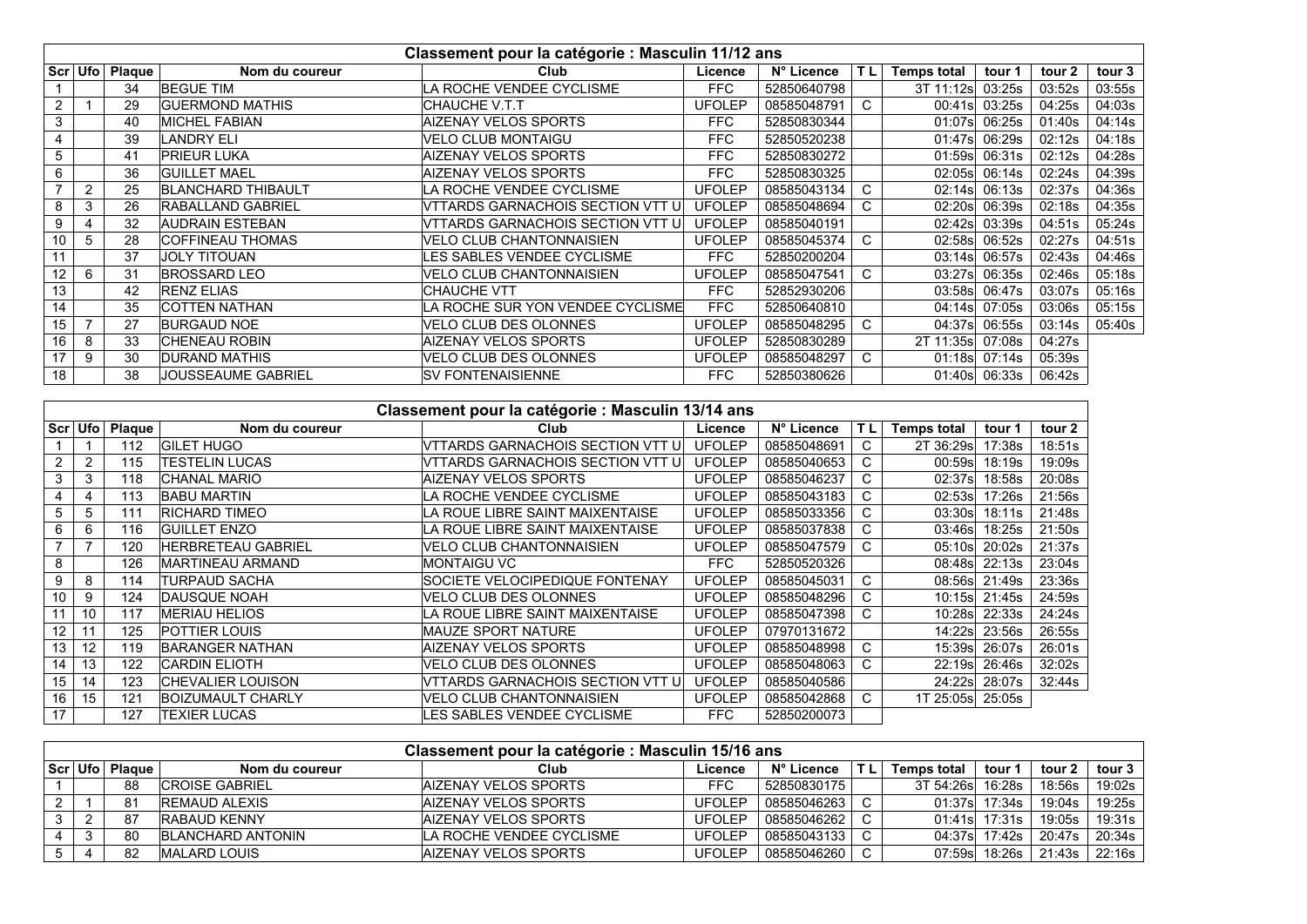| 6. | 86 | LAMBERT THEO         | ILA ROCHE VENDEE CYCLISME                 | UFOLEP        | 08585050927 |  |               | 21:58s I | 23:04s                      |
|----|----|----------------------|-------------------------------------------|---------------|-------------|--|---------------|----------|-----------------------------|
|    | 84 | <b>GALL EWEN</b>     | <b>IVTTARDS GARNACHOIS SECTION VTT UI</b> | <b>UFOLEP</b> | 08585046226 |  | 12:16s 18:56s |          | 24:02s   23:44s             |
|    | 83 | <b>IGUERIN TONY</b>  | LA ROUE LIBRE SAINT MAIXENTAISE           | UFOLEP        | 08585044385 |  |               |          | 17:03s 23:02s 23:40s 24:47s |
|    | 85 | <b>PEDASE JORDAN</b> | VELO CLUB DES OLONNES                     | JFOLEP        | 08585045198 |  | 22:04s 22:21s | 25:24s l | 28:45s                      |

|   | Classement pour la catégorie : Masculin 17/19 ans |                    |                           |                                   |               |             |     |                    |        |        |        |          |  |  |
|---|---------------------------------------------------|--------------------|---------------------------|-----------------------------------|---------------|-------------|-----|--------------------|--------|--------|--------|----------|--|--|
|   |                                                   | ∣Scr⊺Ufo⊺ Plaque ∣ | Nom du coureur            | Club                              | Licence       | N° Licence  | ΪTL | <b>Temps total</b> | tour 1 | tour 2 | tour 3 | tour $4$ |  |  |
|   |                                                   | 141                | <b>CHANAL EMILIEN</b>     | AIZENAY VELOS SPORTS              | <b>UFOLEP</b> | 08585040659 | C.  | 4T 01:11:29s       | 16:57s | 17:54s | 18:13s | 18:25s   |  |  |
| 2 |                                                   | 145                | <b>GREAUD FABIEN</b>      | AIZENAY VELOS SPORTS              | <b>UFOLEP</b> | 08585046243 | C   | 02:27s             | 17:14s | 18:42s | 18:52s | 19:08s   |  |  |
| 3 |                                                   | 142                | ALBERT ENZO               | VTTARDS GARNACHOIS SECTION VTT UI | <b>UFOLEP</b> | 08585040657 |     | 04:48s             | 17:19s | 19:29s | 19:46s | 19:43s   |  |  |
| 4 |                                                   | 148                | <b>ICLEMENCON TRISTAN</b> | VELO CLUB DES OLONNES             | <b>UFOLEP</b> | 08585044948 |     | 12:56s             | 19:54s | 22:13s | 21:03s | 21:15s   |  |  |
| 5 |                                                   | 150                | <b>DENIAUD NATHAN</b>     | VS CLISSONNAIS                    | <b>FFC</b>    | 52440370301 |     | 21:03sl            | 20:35s | 24:49s | 23:19s | 23:49s   |  |  |
| 6 |                                                   | 143                | <b>POUCLET NICOLAS</b>    | <b>VELO CLUB DES OLONNES</b>      | <b>UFOLEP</b> | 08585046264 | C.  | 3T 01:11:38sl      | 21:43s | 23:49s | 26:06s |          |  |  |
|   |                                                   | 146                | <b>BERTON MAXIME</b>      | SOCIETE VELOCIPEDIQUE FONTENAY    | <b>UFOLEP</b> | 08585042857 | C.  | 08:37s             | 21:33s | 24:21s | 34:21s |          |  |  |
| 8 |                                                   | 144                | <b>BAPTISTE GREGORY</b>   | SOCIETE VELOCIPEDIQUE FONTENAY    | <b>UFOLEP</b> | 08585031482 |     | 11:31s             | 23:01s | 32:43s | 27:25s |          |  |  |
| 9 |                                                   | 149                | <b>BENOIT ALEXIS</b>      | VS CLISSONNAIS                    | FFC           | 52440370067 |     | 1T 20:07s 20:07s   |        |        |        |          |  |  |

| Classement pour la catégorie : Masculin 20/29 ans |            |                               |                             |               |             |    |                        |                  |        |        |               |        |  |
|---------------------------------------------------|------------|-------------------------------|-----------------------------|---------------|-------------|----|------------------------|------------------|--------|--------|---------------|--------|--|
| Scr Ufo                                           | ∵ Plaαue ⊪ | Nom du coureur                | Club                        | Licence       | N° Licence  | ΠL | <b>Temps total</b>     | tour '           | tour 2 | tour 3 | tour 4        | tour 5 |  |
|                                                   | 30         | <b>BAUDOUIN LEO</b>           | <b>CYCLO CLUB SERIGNE</b>   | <b>UFOLEP</b> | 08585027133 |    |                        |                  | 21:46s | 22:29s | 23:08s        | 22:57s |  |
|                                                   | 32         | <b>TRIPON CHARLES ANTOINE</b> | <b>AIZENAY VELOS SPORTS</b> | <b>UFOLEP</b> | 08585034457 |    |                        | 00:35sl 18:54s l | 21:42s | 22:29s | 23:08s        | 23:31s |  |
|                                                   | -31        | <b>BERTON RYAN</b>            | <b>CYCLO CLUB SERIGNE</b>   | UFOLEP        | 08585045201 |    | 4T 01:39:51sl 21:35s l |                  | 24:44s |        | 25:58s 27:34s |        |  |

|    | Classement pour la catégorie : Masculin 30/39 ans |        |                          |                                          |               |             |        |                    |        |        |        |        |        |  |
|----|---------------------------------------------------|--------|--------------------------|------------------------------------------|---------------|-------------|--------|--------------------|--------|--------|--------|--------|--------|--|
|    | Scr Ufol                                          | Plaque | Nom du coureur           | Club                                     | Licence       | N° Licence  | 'TL.   | <b>Temps total</b> | tour 1 | tour 2 | tour 3 | tour 4 | tour 5 |  |
|    |                                                   | 223    | <b>SINGEOT RODOLPHE</b>  | <b>ST JEAN DE MONTS VENDEE CYCLISME</b>  | <b>UFOLEP</b> | 08585048373 |        | 5T 01:27:32s       | 16:13s | 17:24s | 17:37s | 18:00s | 18:18s |  |
|    |                                                   | 226    | IHAMON KEVIN             | <b>DESTINATION MOUTAIN BIKE RACE 79</b>  | <b>UFOLEP</b> | 07970162057 |        | 00:02s             | 15:45s | 17:20s | 17:49s | 17:52s | 18:48s |  |
|    |                                                   | 222    | <b>RIVALIN JIMMY</b>     | <b>AIZENAY VELOS SPORTS</b>              | <b>UFOLEP</b> | 08585019018 |        | 00:53s             | 15:42s | 17:26s | 18:28s | 19:06s | 17:43s |  |
|    |                                                   | 229    | JOUSSEAUME FRANCOIS      |                                          | <b>NL</b>     |             |        | 01:37s             | 17:31s | 18:01s | 17:44s | 18:01s | 17:52s |  |
| 5  |                                                   | 220    | <b>ISINGEOT GEOFFREY</b> | <b>IST JEAN DE MONTS VENDEE CYCLISME</b> | <b>UFOLEP</b> | 08585037842 | $\sim$ | 03:21s             | 16:16s | 18:37s | 18:06s | 18:21s | 19:33s |  |
|    |                                                   | 231    | <b>THOMAS DAMIEN</b>     |                                          | <b>NL</b>     |             |        | 06:38sl            | 17:28s | 18:14s | 19:00s | 19:32s | 19:56s |  |
|    |                                                   | 227    | <b>CERUTTI BRICE</b>     | <b>VC HERBRETAIS</b>                     | <b>FFC</b>    | 52850260339 |        | 10:07sl            | 18:22s | 19:20s | 19:20s | 19:45s | 20:52s |  |
|    |                                                   | 228    | <b>BILLET FABIEN</b>     |                                          | <b>NL</b>     |             |        | 10:56s             | 18:14s | 19:40s | 20:01s | 20:20s | 20:13s |  |
| 9  |                                                   | 224    | <b>OIRY ROMAIN</b>       | <b>ST JEAN DE MONTS VENDEE CYCLISME</b>  | <b>UFOLEP</b> | 08585035828 | $\sim$ | 15:03s             | 18:06s | 20:06s | 21:45s | 20:37s | 22:01s |  |
| 10 |                                                   | 225    | <b>GAUTRON YANNICK</b>   | <b>SOCIETE VELOCIPEDIQUE FONTENAY</b>    | <b>UFOLEP</b> | 08585047787 | $\sim$ | 17:10sl            | 18:16s | 20:02s | 21:37s | 22:06s | 22:41s |  |
|    |                                                   | 221    | <b>FONTI ANTHONY</b>     | <b>IST JEAN DE MONTS VENDEE CYCLISME</b> | <b>UFOLEP</b> | 08585051306 |        | 20:52s             | 18:30s | 21:57s | 21:28s | 23:33s | 22:56s |  |

|    | Classement pour la catégorie : Masculin 40/49 ans |                      |                         |                                           |               |             |     |              |                |        |        |        |        |  |
|----|---------------------------------------------------|----------------------|-------------------------|-------------------------------------------|---------------|-------------|-----|--------------|----------------|--------|--------|--------|--------|--|
|    |                                                   | l Scr ∣ Ufo ∣ Plaαue | Nom du coureur          | Club                                      | Licence       | N° Licence  | TL. | Temps total  | tour '         | tour 2 | tour 3 | tour 4 | tour 5 |  |
|    |                                                   | 26                   | <b>SENECHAL MICKAEL</b> | ST JEAN DE MONTS VENDEE CYCLISME          | <b>UFOLEP</b> | 08585048760 |     | 5T 01:28:36s | 16:35s         | 17:34s | 18:04s | 18:21s | 18:02s |  |
|    |                                                   | 21                   | <b>GENDRE GUILLAUME</b> | VTTARDS GARNACHOIS SECTION VTT UL         | UFOLEP        | 08585048990 |     |              | 05:44s 17:24s  | 18:37s | 19:13s | 19:26s | 19:40s |  |
| 3. | -3                                                | 20                   | BONNEAU RAYNALD         | <b>IVTTARDS GARNACHOIS SECTION VTT UI</b> | UFOLEP        | 08585025303 |     |              | 09:12s 18:24s  | 19:21s | 19:55s | 20:05s | 20:03s |  |
|    |                                                   | 30                   | <b>SAUNIER MICHAEL</b>  | LA ROCHE VENDEE CYCLISME                  | <b>UFOLEP</b> | 08585045099 |     |              | 11:10s 19:26s  | 19:49s | 19:47s | 20:07s | 20:37s |  |
|    | .ხ                                                | 28                   | <b>MERIAU BENOIT</b>    | LA ROUE LIBRE SAINT MAIXENTAISE           | <b>UFOLEP</b> | 08585021651 |     |              | 12:13s 19:25s  | 19:48s | 20:04s | 20:29s | 21:03s |  |
| 6. |                                                   | 25                   | <b>GOUNORD EMMANUEL</b> | VELO CLUB CHANTONNAISIEN                  | <b>UFOLEP</b> | 08585033358 |     |              | 14:02s 18:51s  | 20:11s | 20:26s | 20:56s | 22:14s |  |
|    |                                                   | 35                   | <b>GRANGE MATHIEU</b>   | <b>EC BOUGUENAISIEN</b>                   | <b>FFC</b>    | 52441110029 |     |              | 14:20s  19:11s | 20:33s | 20:42s | 21:08s | 21:22s |  |
| 8  |                                                   | 22                   | IGALL ERWAN             | VTTARDS GARNACHOIS SECTION VTT UL         | <b>UFOLEP</b> | 08585048690 |     |              | 15:28s 19:19s  | 21:07s | 21:19s | 20:58s | 21:21s |  |
| 9  |                                                   | 36                   | <b>HAREL REGIS</b>      |                                           | NL            |             |     | 16:05sl      | 19:42s         | 20:01s | 21:07s | 21:46s | 22:05s |  |